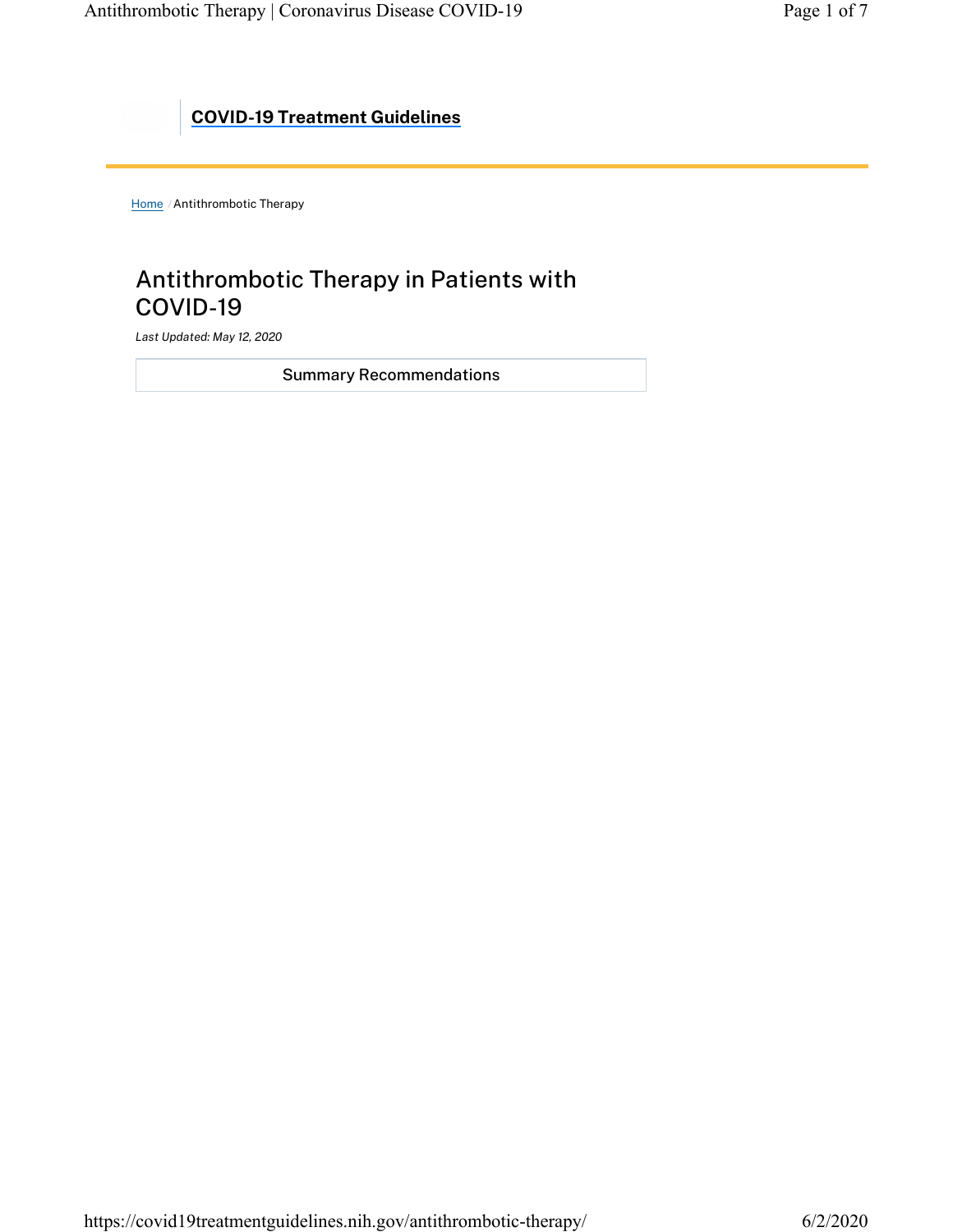### Summary Recommendations

### Laboratory Testing:

- In non-hospitalized patients with COVID-19, there are currently no data to support the measurement of coagulation markers (e.g., D-dimers, prothrombin time, platelet count, fibrinogen) (AIII).
- In hospitalized patients with COVID-19, hematologic and coagulation parameters are commonly measured, although there are currently insufficient data to recommend for or against using this data to guide management decisions (BIII).

### Chronic Anticoagulant and Antiplatelet Therapy:

• Patients who are receiving anticoagulant or antiplatelet therapies for underlying conditions should continue these medications if they receive a diagnosis of COVID-19 (AIII).

### Venous Thromboembolism Prophylaxis and Screening:

- For non-hospitalized patients with COVID-19, anticoagulants and antiplatelet therapy should not be initiated for prevention of venous thromboembolism (VTE) or arterial thrombosis unless there are other indications (AIII).
- Hospitalized adults with COVID-19 should receive VTE prophylaxis per the standard of care for other hospitalized adults (AIII). A diagnosis of COVID-19 should not influence a pediatrician's recommendations about VTE prophylaxis in hospitalized children (BIII). Anticoagulant or antiplatelet therapy should not be used to prevent arterial thrombosis outside of the usual standard of care for patients without COVID-19 (AIII).
- Reported incidence of VTE in hospitalized patients with COVID-19 varies. There are currently insufficient data to recommend for or against the use of thrombolytics or increasing anticoagulant doses for VTE prophylaxis in hospitalized COVID-19 patients outside the setting of a clinical trial (BIII)
- Hospitalized patients with COVID-19 should not routinely be discharged on VTE prophylaxis (AIII). Using Food and Drug Administration-approved regimens, extended VTE prophylaxis can be considered in patients who are at low risk for bleeding and high risk for VTE as per protocols for patients without COVID-19 (see text for details on defining at-risk patients) (BI).
- There are currently insufficient data to recommend for or against routine deep vein thrombosis screening in COVID-19 patients without signs or symptoms of VTE, regardless of the status of their coagulation markers (BIII).
- For hospitalized COVID-19 patients, the possibility of thromboembolic disease should be evaluated in the event of rapid deterioration of pulmonary, cardiac, or neurological function, or of sudden, localized loss of peripheral perfusion (AIII).

### Treatment:

- Patients with COVID-19 who experience an incident thromboembolic event or who are highly suspected to have thromboembolic disease at a time when imaging is not possible should be managed with therapeutic doses of anticoagulant therapy as per the standard of care for patients without COVID-19 (AIII).
- Patients with COVID-19 who require extracorporeal membrane oxygenation or continuous renal replacement therapy or who have thrombosis of catheters or extracorporeal filters should be treated with antithrombotic therapy per the standard institutional protocols for those without COVID-19 (AIII).

### Special Considerations During Pregnancy and Lactation: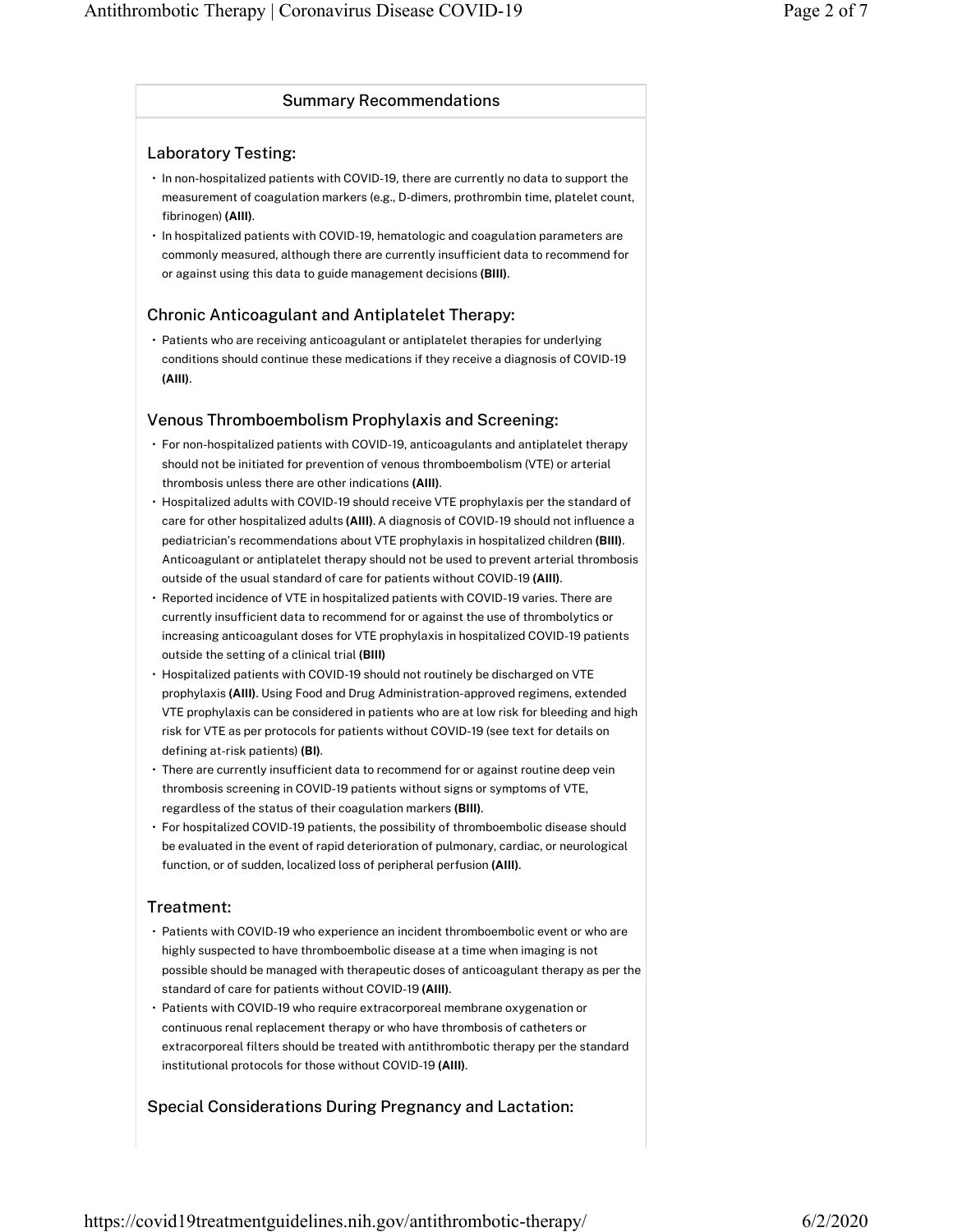#### Summary Recommendations

- Management of anticoagulation therapy during labor and delivery requires specialized care and planning and should be managed similarly in pregnant patients with COVID-19 as other conditions that require anticoagulation in pregnancy (AIII).
- Unfractionated heparin, low molecular weight heparin, and warfarin do not accumulate in breast milk and do not induce an anticoagulant effect in the newborn; therefore, they can be used in breastfeeding women with or without COVID-19 who require VTE prophylaxis or treatment (AIII). In contrast, direct-acting oral anticoagulants are not routinely recommended due to lack of safety data (AIII).

Rating of Recommendations: A = Strong; B = Moderate; C = Optional Rating of Evidence: I = One or more randomized trials with clinical outcomes and/or validated laboratory endpoints; II = One or more well-designed, nonrandomized trials or observational cohort studies; III = Expert opinion

### Association Between COVID-19 and Thromboembolism

Infection with the novel coronavirus SARS-CoV-2 and the resulting syndrome coronavirus disease (COVID-19) has been associated with inflammation and a prothrombotic state, with increases in fibrin, fibrin degradation products, fibrinogen, and D-dimers.<sup>1,2</sup> In fact, these markers have been associated with worse clinical outcomes. $^{3,4}$  Although the true incidence of these complications among those with different severities of disease is not completely defined, there have been reports of increased incidence of thromboembolic disease associated with COVID-19 in patients in the intensive care unit (ICU). $^{56}$  In a French prospective multicenter cohort of 150 ICU patients, 16.7% had pulmonary embolism despite prophylactic anticoagulation. Patients with COVID-19 and acute respiratory distress syndrome (ARDS) had increased incidence of pulmonary embolism compared to patients without COVID-19 associated ARDS. $<sup>6</sup>$  A Dutch study of 184 ICU patients reported a cumulative incidence of</sup> venous thromboembolism (VTE) of 27% (95% confidence interval, 17% to 32%), despite prophylaxis.<sup>7</sup> A study that used routine ultrasounds reported VTE incidence of 69%<sup>5</sup> in those admitted to the ICU. However, other centers have reported lower event rates. An Italian study found a VTE rate of 22.2%.<sup>8</sup> Among 393 patients from New York, only 13 patients (3.3%) experienced VTE; 10 of those patients (7.7%) were mechanically ventilated, and three (1.1%) were not mechanically ventilated.<sup>9</sup> Epidemiologic studies that control for clinical characteristics, underlying comorbidities, prophylactic anticoagulation, and COVID-19-related therapies are needed.

Notably, all of the studies described above relied on clinical findings that were suggestive of thromboembolic events to trigger a diagnosis of thromboembolism. Although the incidence of thromboembolic events, especially pulmonary emboli, can be quite high, there are, as of yet, no published data investigating the utility of routine surveillance for deep vein thrombosis via lower extremity ultrasound. However, for clinicians who routinely perform ultrasound examinations in critically ill patients, adding deep veins to the daily examination could be a useful adjunct to care.

There remains very little prospective data demonstrating the benefits of monitoring coagulation markers or the safety and efficacy of using therapeutic doses of anticoagulants in those with COVID-19 in the absence of other indications. A retrospective analysis of 2,773 patients from a single center in the United States reported in-hospital mortality in 22.5% of patients who received therapeutic anticoagulation and 22.8% of patients who did not receive anticoagulation. The study further reported that in a subset of 395 mechanically ventilated patients, 29.1% who received anticoagulation and 62.7% who did not receive anticoagulation died. The study had important limitations: it lacked details on patient characteristics, indications for anticoagulant initiation, and descriptions of other therapies that the patients received that may have influenced mortality. In addition, the authors did not discuss the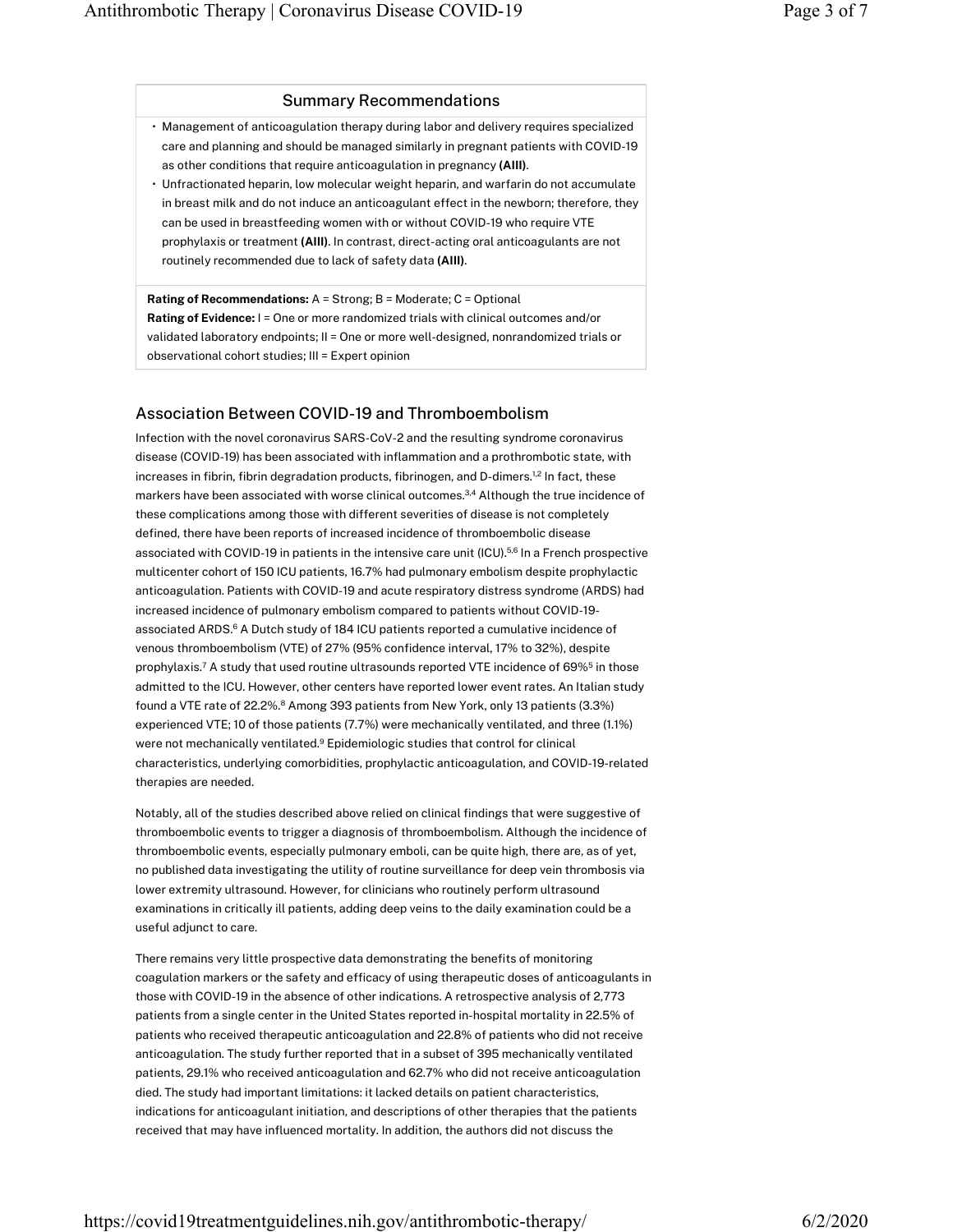potential impact of survival bias on the study results. For these reasons, the data are not sufficient to influence standard of care, and this study further emphasizes the need for prospective trials to define the risks and potential benefits of therapeutic anticoagulation in patients with COVID-19. 10

A number of randomized controlled trials have been developed to evaluate the risks and benefits of anticoagulation in patients with COVID-19 (visit ClinicalTrials.gov for the current list of trials). Interim guidance on recognizing and managing coagulopathy in patients with COVID-19 has been released by the International Society of Thrombosis and Haemostasis (ISTH).<sup>11</sup> The American Society of Hematology has developed guidance statements about coagulopathy and venous thromboembolism. An additional paper that outlines issues related to thrombotic disease with implications for prevention and therapy has been endorsed by the ISTH, the North American Thrombosis Forum, the European Society of Vascular Medicine, and the International Union of Angiology. 12

### Monitoring Coagulation Markers in Patients with COVID-19:

- Non-hospitalized patients with COVID-19 should not routinely be tested for measures of coagulopathy, such as D-dimer level, prothrombin time, fibrinogen level, and platelet count (AIII). Although abnormalities of these markers have been associated with worse outcomes, there is a lack of prospective data demonstrating that they can be used for risk stratification in those who are asymptomatic or those with mild SARS-CoV-2 infection.
- Hematologic and coagulation parameters are commonly measured in hospitalized patients with COVID-19. Nevertheless, there are currently insufficient data to recommend for or against using such data to guide management decisions (BIII).

### Managing Coagulopathy in Patients with COVID-19

#### Selection of Anticoagulant or Antiplatelet Drugs for Patients with COVID-19: 13

- Any time anticoagulant or antiplatelet therapy is being used, consideration must be given to potential drug-drug interactions with other concomitant drugs (AIII). The University of Liverpool has collated a list of drug interactions.
- Low molecular weight heparin or unfractionated heparin may be preferred in hospitalized, critically ill patients because of their shorter half-lives, ability to be administered intravenously or subcutaneously, and fewer drug-drug interactions compared with oral anticoagulants (AIII).
- Outpatients receiving warfarin who are unable to get international normalized ratio monitoring during isolation may be candidates for direct oral anticoagulant therapy. Patients with mechanical heart valves, ventricular assist devices, valvular atrial fibrillation, or antiphospholipid antibody syndrome or patients who are lactating should continue treatment with warfarin therapy (AIII).

#### Chronic Anticoagulant or Antiplatelet Therapy:

• Patients with COVID-19 who are taking anticoagulant or antiplatelet therapy for underlying medical conditions should continue their treatment unless significant bleeding develops or other contraindications are present (AIII).

### Patients with COVID-19 Who Are Managed as Outpatients:

• For non-hospitalized patients with COVID-19, anticoagulant or antiplatelet therapy should not be initiated for VTE prophylaxis or at therapeutic doses (AIII).

#### Hospitalized Patients with COVID-19:

• For adults who are admitted to a hospital with COVID-19, VTE prophylaxis, unless contraindicated (e.g., a patient has active hemorrhage or severe thrombocytopenia), should be prescribed using the recommendations for patients who have been admitted to a hospital for other indications (AIII). Although data supporting this recommendation are limited, a retrospective study showed reduced mortality in patients who received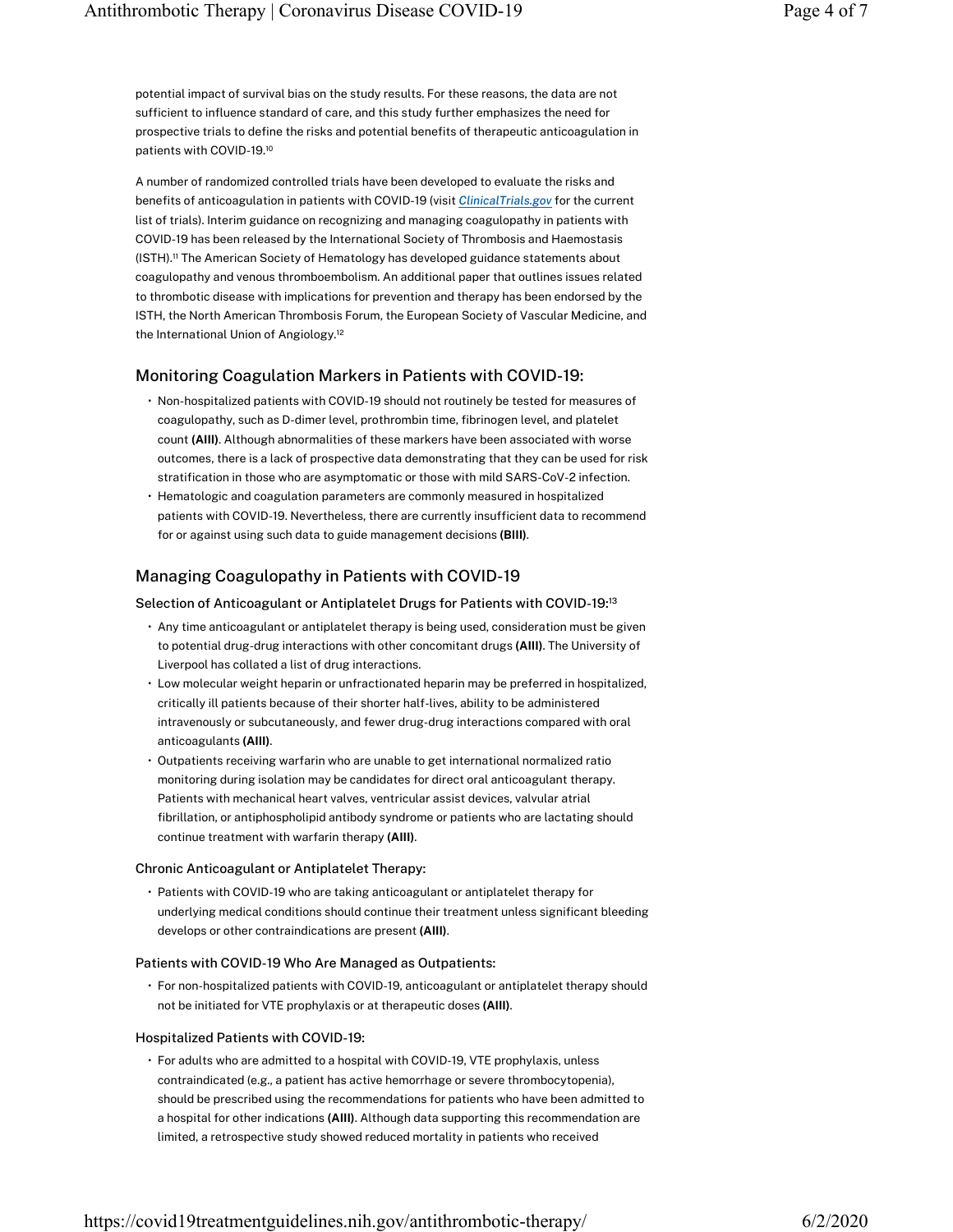prophylactic anticoagulation, particularly if the patient had a sepsis-induced coagulopathy score ≥4. 4

- A recent meta-analysis of COVID-19 infection in children did not discuss venous thromboembolism.<sup>14</sup> Given insufficient data, COVID-19 infection should not change VTE prophylaxis recommendations for hospitalized children (BIII).
- Anticoagulant or antiplatelet therapy should not be used to prevent arterial thrombosis outside of the standard of care for those without COVID-19 (AIII). Anticoagulation is routinely used to prevent arterial thromboembolism in patients with heart arrhythmias. Although there are reports of strokes and myocardial infarction in patients with COVID-19, the incidence of these events is unknown.
- Patients with COVID-19 who experience an incident thromboembolic event or who are highly suspected to have thromboembolic disease at a time when imaging is not possible should be managed with therapeutic doses of anticoagulant therapy as per the standard of care for patients without COVID-19 (AIII).
- There are currently insufficient data to recommend either for or against using therapeutic doses of antithrombotic or thrombolytic agents for COVID-19 in patients who are admitted to a hospital (BIII). While there is evidence that multi-organ failure is more likely in patients with sepsis if they develop coagulopathy,<sup>15</sup> there are no convincing evidence to show that any specific antithrombotic treatment will influence outcomes in those with or without COVID-19. Participation in randomized trials is encouraged, if trials are available.
- Patients with COVID-19 who require extracorporeal membrane oxygenation or continuous renal replacement therapy or who have thrombosis of catheters or extracorporeal filters should be treated as per the standard institutional protocols for those without COVID-19 (AIII).

#### Patients with COVID-19 Who Are Discharged from the Hospital:

- Routine post-discharge VTE prophylaxis is not recommended for patients with COVID-19 (AIII). However, the benefits of post-discharge prophylaxis for certain high-risk patients without COVID-19 led to the Food and Drug Administration approval of two regimens: rivaroxaban 10 mg daily for 31 to 39 days, and betrixaban 160 mg on Day 1, followed by betrixaban 80 mg once daily for 35 to 42 days.<sup>16,17</sup> Inclusion criteria for the trials that studied these regimens included:
	- Modified IMPROVE-VTE score ≥4; or
	- Modified IMPROVE-VTE score ≥2 and D-dimer level >2 times the upper limit of normal;<sup>16</sup> or
	- Age ≥75 years; or
	- Age >60 years and D-dimer level >2 times the upper limit of normal; or
	- Age 40 to 60 years, D-dimer level >2 times the upper limit of normal, and previous VTE event or cancer. 17
- Any decision to use post-discharge VTE prophylaxis should consider the individual patient's risk factors, including reduced mobility, bleeding risks, and feasibility.

#### Special Considerations for Pregnancy and Lactation

Several professional societies, including the American Society of Hematology and the American College of Obstetricians and Gynecologists, have guidelines that specifically address management of VTE in the context of pregnancy.<sup>18,19</sup> There is a lack of data on the use of these scoring systems to predict VTE risk in pregnant people. Additionally, the D-dimer level may not be a reliable predictor of VTE in pregnancy, because there is a physiologic increase of D-dimer levels throughout gestation. 20-22

In general, the preferred anticoagulants during pregnancy are heparin compounds. $^2$  Because of its reliability and ease of administration, low-molecular weight heparin is recommended rather than unfractionated heparin for prevention and treatment of VTE in pregnancy. 19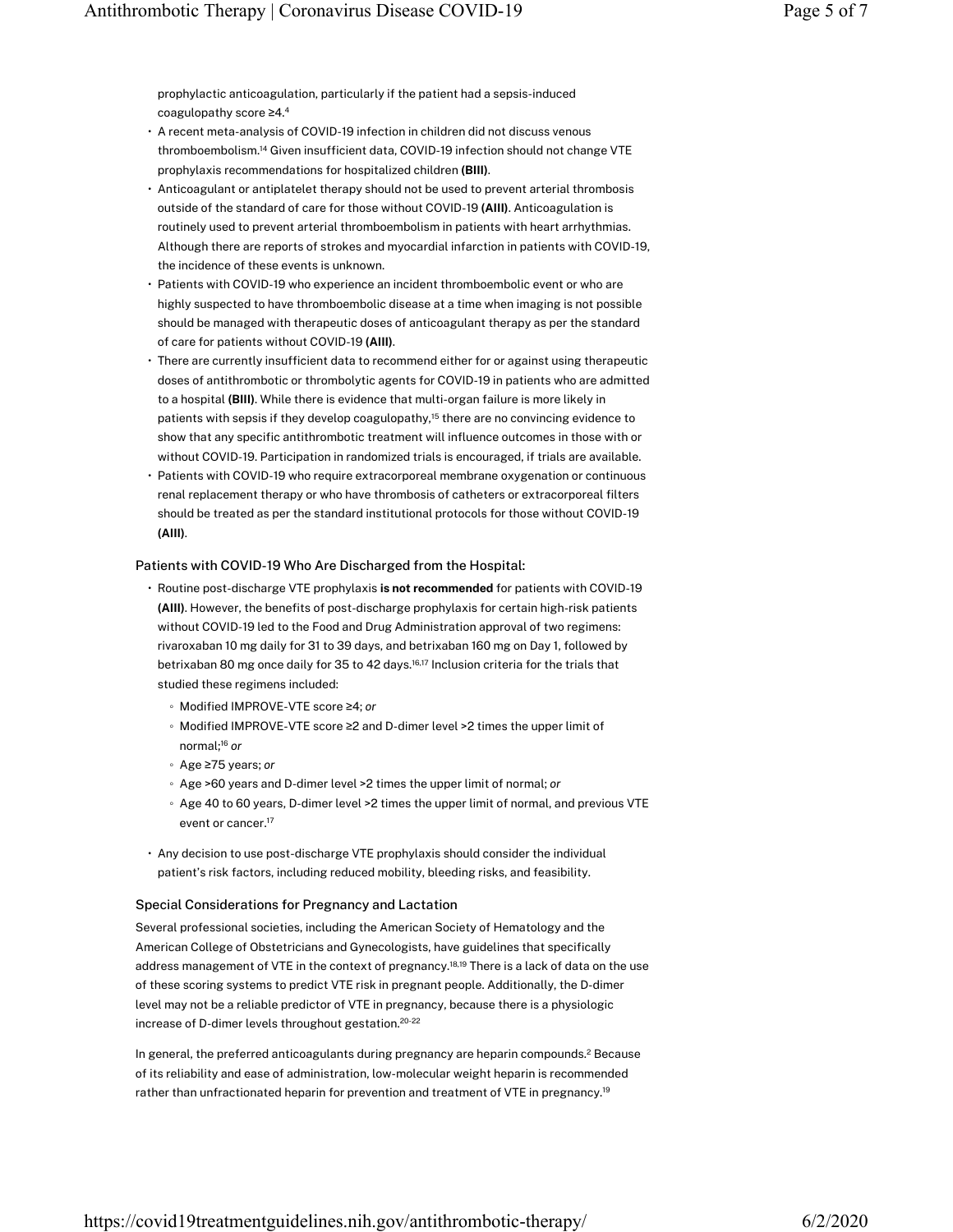Direct-acting anticoagulants are not routinely used during pregnancy due to the lack of safety data in pregnant people.<sup>18</sup> The use of warfarin for the prevention or treatment of VTE should be avoided in pregnant people, regardless of their COVID-19 status; this is especially true during the first trimester, due to the concern for teratogenicity.

Specific recommendations for pregnant women with COVID-19 include:

- If antithrombotic therapy is prescribed during pregnancy for another indication, this therapy should be continued if the patient receives a diagnosis of COVID-19 (AIII).
- For pregnant patients admitted to the hospital with COVID-19, recommendations for VTE prophylaxis are the same as those for hospitalized nonpregnant patients (AIII).
- Management of anticoagulation therapy during labor and delivery requires specialized care and planning and should be managed similarly in pregnant patients with COVID-19 as other conditions that require anticoagulation in pregnancy (AIII).

#### Thrombolytic Therapy in Pregnancy:

• Due to the potential risk of maternal hemorrhage, during pregnancy, thrombolytic therapy should be reserved for acute pulmonary embolism with life-threatening hemodynamic instability regardless of whether a patient has COVID-19 (AIII). 18

#### Lactation:

• Unfractionated heparin, low molecular weight heparin, and warfarin do not accumulate in breast milk and do not induce an anticoagulant effect in the newborn; therefore, they can be used in breastfeeding women with or without COVID-19 who require VTE prophylaxis or treatment (AIII).<sup>19</sup> In contrast, direct-acting oral anticoagulants are not routinely recommended due to the lack of safety data (AIII). 18

#### References

- 1. Han H, Yang L, Liu R, et al. Prominent changes in blood coagulation of patients with SARS-CoV-2 infection. Clin Chem Lab Med. 2020. Available at: https://www.ncbi.nlm.nih.gov/pubmed/32172226.
- 2. Driggin E, Madhavan MV, Bikdeli B, et al. Cardiovascular considerations for patients, health care workers, and health systems during the coronavirus disease 2019 (COVID-19) pandemic. J Am Coll Cardiol. 2020. Available at: https://www.ncbi.nlm.nih.gov/pubmed/32201335.
- 3. Guan WJ, Ni ZY, Hu Y, et al. Clinical characteristics of coronavirus disease 2019 in China. N Engl J Med. 2020. Available at: https://www.ncbi.nlm.nih.gov/pubmed/32109013.
- 4. Tang N, Bai H, Chen X, Gong J, Li D, Sun Z. Anticoagulant treatment is associated with decreased mortality in severe coronavirus disease 2019 patients with coagulopathy. J Thromb Haemost. 2020;18(5):1094-1099. Available at: https://www.ncbi.nlm.nih.gov/pubmed/32220112.
- 5. Llitjos JF, Leclerc M, Chochois C, et al. High incidence of venous thromboembolic events in anticoagulated severe COVID-19 patients. J Thromb Haemost. 2020. Available at: https://www.ncbi.nlm.nih.gov/pubmed/32320517.
- 6. Helms J, Tacquard C, Severac F, et al. High risk of thrombosis in patients in severe SARS-CoV-2 infection: a multicenter prospective cohort study. Intensive Care Med. 2020: [Preprint]. Available at: https://www.esicm.org/wpcontent/uploads/2020/04/863\_author\_proof.pdf.
- 7. Klok FA, Kruip M, van der Meer NJM, et al. Incidence of thrombotic complications in critically ill ICU patients with COVID-19. Thromb Res. 2020. Available at: https://www.ncbi.nlm.nih.gov/pubmed/32291094.
- 8. Tavazzi G, Civardi L, Caneva L, Mongodi S, Mojoli F. Thrombotic events in SARS-CoV-2 patients: an urgent call for ultrasound screening. Intensive Care Med. 2020. Available at: https://www.ncbi.nlm.nih.gov/pubmed/32322918.
- 9. Goyal P, Choi JJ, Pinheiro LC, et al. Clinical characteristics of COVID-19 in New York City. N Engl J Med. 2020. Available at: https://www.ncbi.nlm.nih.gov/pubmed/32302078.